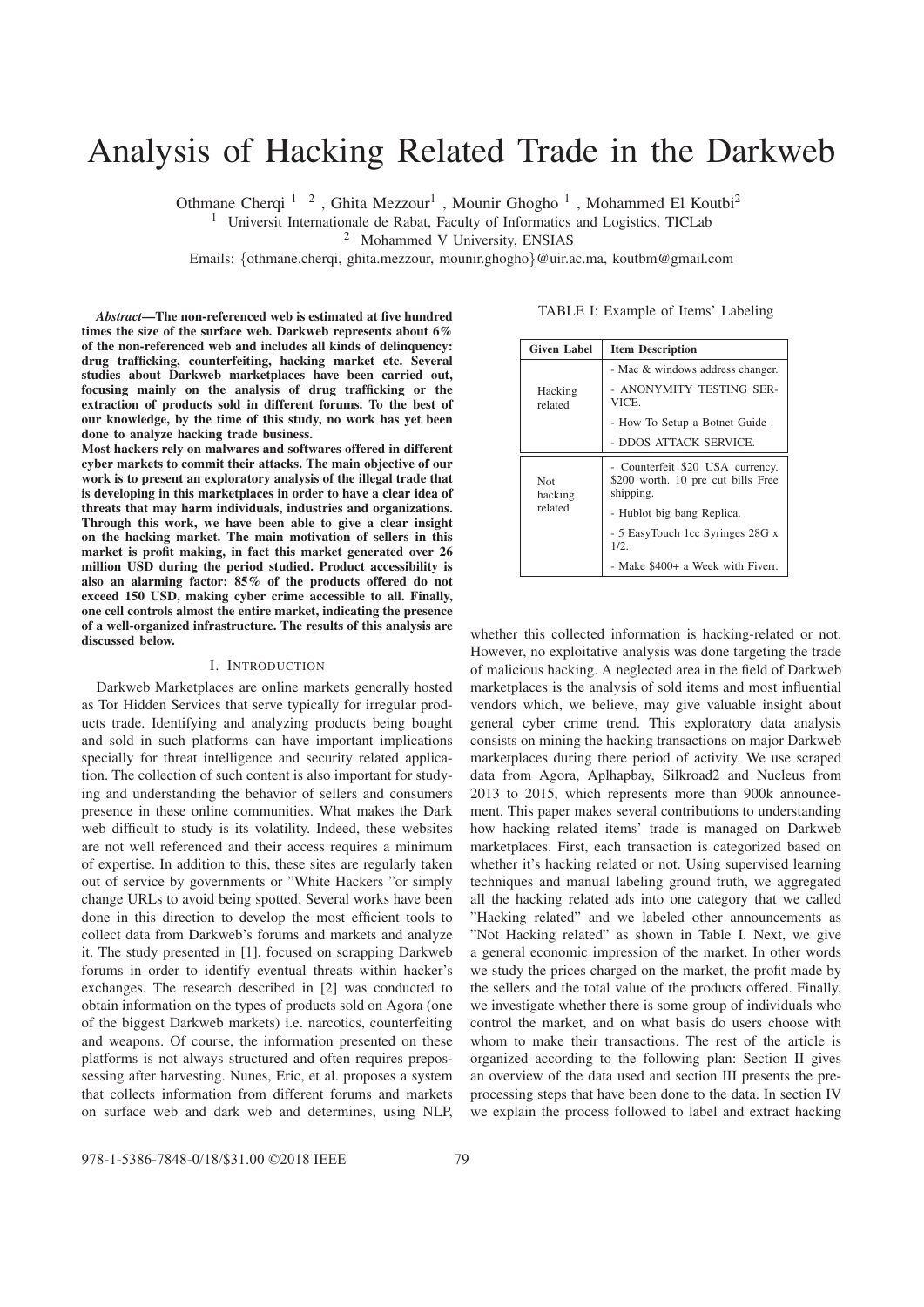related items from the collected data. Section V concerns the results of the exploratory data analysis conducted on hacking ads. On section VI we give an overview of related work and finally we give limitations and conclusion on section VII and VIII respectively.

### II. RELATED WORK

We focus our literature review on previous studies concerning Darkweb exploration. Crawlers are the ideal tool to get data from web pages. However, this collection is often aimed at a specific subject. Hence the importance of setting up crawlers that can be adapted to different themes, more commonly called focused crawlers [9], [8]. However, these crawlers are designed to access referenced web sites. Yet in [10] they designed a deep web oriented crawler. This research focused primarily on forums, data collection and statistical analyses to study online communities. At the end of this research they provided analyses on the different communities present in the forums collected during a certain period. The authors also discussed the different exploratory techniques used on [11]. Complementary, [3] focus not only on forums but also in marketplaces in order to scrap all information related to hacking. Also, some work similar to ours has been done, namely studying the trades present in the Darkweb. In [12], they analyzed the hacker community and card data smuggling , and in citeb4, they focused their work on mining drug and fake ID cards businesses. On our side, we not only extracted the products related to hacking from the Darkweb, but we also conducted an exploratory analysis of these products.

## III. DARK WEB MARKET PLACES DATA SET

The first section concerns the presentation of the data we used. We referred to an archive from over 80 different web markets made available for research. Since 2013, researcher Gwern Branwen has been gathering all kinds of information related to the Darkweb market: articles, customer feedback, product photos, forum discussions etc., on weekly or daily basis: depending on the availability of websites. The archive contains not only the data pasted by the researcher, but also those shared by several other researchers and dark web personalities. Most of the files in the collection are scraps of websites in raw HTML format.

We consider analyzing four of the most popular and well known marketplaces : Agora, Silkroad 2.0, Alphabay and Nucleus. We analyze the advertisements that have been published and extract all information about the offers. We were able to collect a total of 972.655 items for our analysis, starting from 7th July 2013 until 20th December 2015. By looking at the supply side of Dark web, most of the ads are not related to hacking but rather to drugs as shown in Table II (25 and 75%) respectively) . However, cybercrime seems to have a significant share in terms of value of offered products (26 million USD).

# IV. DATA PREPROCESSING

In this section we will describe how we reduced scraped HTML files into a structured form containing the relevant

TABLE II: Marketplaces Database Details (Dec. 2014 - Jul.2015)

| <b>Marketplace</b> | <b>Listed</b> items |                   | <b>Vendors</b> |                 | Value(\$) |                     |
|--------------------|---------------------|-------------------|----------------|-----------------|-----------|---------------------|
|                    | Tot.                | Hacking           | Tot.           | Hacking         | Tot.      | Hacking             |
| Agora              | 536K                | 84K<br>(15%)      | 2495           | 792<br>(31%)    | 63M       | 6M<br>$(9.5\%)$     |
| Silkroad           | 280k                | 61,5K<br>$(30\%)$ | 954            | 300<br>(31%)    | 166<br>М  | 13.4M<br>$(8,  \%)$ |
| Alphabay           | 86K                 | 45K<br>(52%)      | 800            | 522<br>$(65\%)$ | 19.2<br>М | 6.9M<br>(35%)       |
| <b>Nucleus</b>     | 7698                | 1293<br>$(5.9\%)$ | 1243           | 322<br>(26%)    | 3.5<br>М  | 183K<br>(5%)        |
| Total              | 973K                | 192k<br>$( \%19)$ | 5492           | 1936<br>(25%)   | 252M      | 26.5M<br>$(10)\%$   |

insight for exploration and analysis work. Each marketplace selected has a specific HTML page structure, thus we developed a customized parser for each one. The semi structured form of HTML and the tags specific to each field allowed us to find more easily the information we needed on each page. The main information we have extracted about the products are :

- Vendor: Vendor's alias
- Category: Category item belongs to
- Item: Item's description
- Price: Cost of the article (average in case of duplicates)
- Origin: Seller's location (remains unreliable, as the majority of vendors wish to preserve their anonymity)
- Destination: Destinations vendor ships to
- Rating: Score given by consumers to vendors based on a stars rating scale.

The parsed pages containing ads as entered by the sellers are very noisy, thus they need to be cleaned. Moreover, in order to focus only on hacking transactions, we classify each item whether it's hacking related or not. To that end, we need to label the extracted items.

Data preprocessing phase assumes a strategic role in order to achieve correct analysis results. This is why we had to remedy all the data deficiencies mentioned above. In the following we list the cleansing work applied to the collected data:

- Words misspelling: Misspellings is very recurrent when the user is given the task of entering information.This step consisted in fixing this, for example correction of origin and destination input errors based on regular expressions and countries spelling.
- Mixed up currencies: Some products have their unit value incorrectly indicated as Bitcoin, when in fact they are in USD. This is detected based on the price comparison of the same products. Values deemed outliers are converted to USD.
- Information entered in the wrong field: here too we use regular expressions to determine if a data has been entered in the appropriate field i.e. detection of the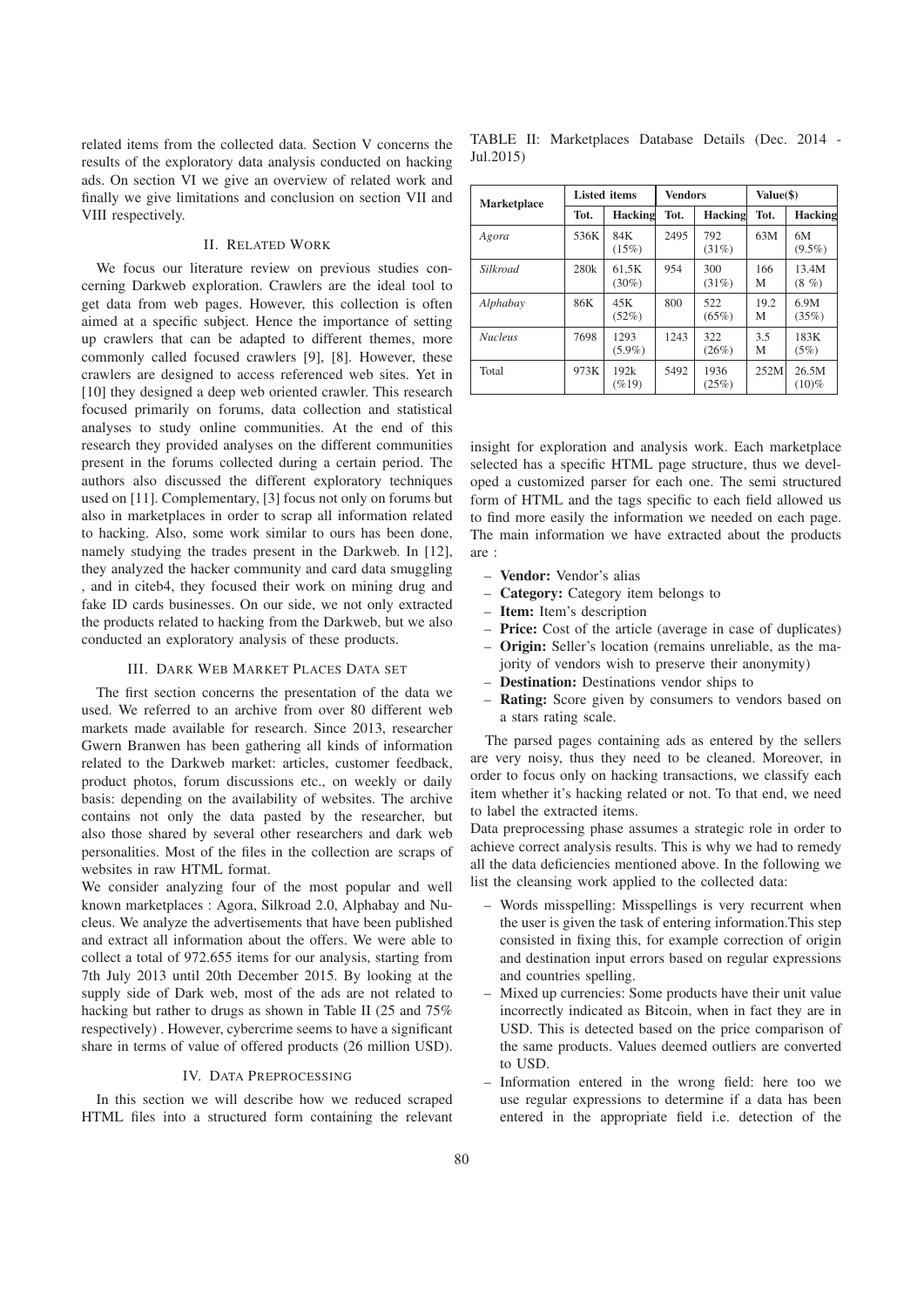| Model                    | <b>Precision</b> | Recall | <b>F-score</b> |
|--------------------------|------------------|--------|----------------|
| Random Forest Classifier | 0.6              | 0.46   | 0.74           |
| Linear SVC               | 0.89             | 0.94   | 0.86           |
| Multinomial Naive Bayes  | 0.92             | 0.93   | 0.93           |
| Logistic Regression      | 0.81             | 0.94   | 0.84           |

TABLE III: Median accuracy of each classifier

currency for prices, list of destinations and origins etc.

Our work only targets products related to hacking, where the need to label these items by conducting a machine learning approach based on classification. The purpose of this classification is to accurately identify whether a product proposed in Darkweb marketplace is hacking related or not, based on the description given by the seller. We used a supervised learning approach combined with TF-IDF (term frequency-inverse document frequency) to resolve this issue.

Bag of Words and TF-IDF: The most popular approach when extracting characteristics from a text is to use the bag of word model: For each text, in this case the product description, we take into consideration the frequency of the terms while neglecting their order of appearance. Generally, we calculate Term Frequency, Inverse Document Frequency, abbreviated to tf-idf, for each term.

Once this work was done all that remained was to build and compare different models using tf-idf features matrix.

Classification Models Benchmark: The purpose was to classify the items by analyzing their description in a supervised way, and the objective at this level is to determine which supervised machine learning method is best suited to this. We want to assign each product to one of two categories (Hacking related/ Not hacking related). This is a binary text classification problem for which we use the following four models:

- Logistic regression
- (Multinomial) Naive Bayes
- Vector machine with linear support
- Random forest

We compared the performance of these models with a 5-fold cross-validation using a labelled subset of Agora marketplace from the years 2014 to 2015 provided as part of a Kaggle  $competition<sup>1</sup>$ . Multinomial Naive Bayes give the best classification results compared to the other models with almost 93.3% of median accuracy.

Naive Bayes Classification Results: Most predictions are on the diagonal line of the confusion matrix (true positives) with 97% true positive rate for the "Hacking related" category and 93% true positive rate for "Not hacking related", as shown in Fig. 1. Table IV shows that model is performing well for categorizing items with a precision of 93% an a recall of 97% concerning "Hacking related" category. For "Not hacking



Fig. 1: Normalized confusion matrix for product classification

TABLE IV: Classification report on item labeling

|                     | <b>Precision</b> | Recall | <b>F-score</b> |
|---------------------|------------------|--------|----------------|
| Hacking related     | 0.93             | 0.97   | 0.95           |
| Not hacking related | 0.97             | 0.93   | 0.95           |
| Avg.                | 0.95             | 0.95   | 0.95           |

related" category, model is getting 97% precision and 93% recall. Regarding this result we assume that the classification made by the model is reliable for the rest of the work.

#### V. DARKWEB MARKET PLACES EXPLORATORY ANALYSIS

The main purpose of this work is to provide some cyber threat intelligence via understanding how certain services including most common and severe malwares, zero-day threats, exploits, DDOS services etc., will occur, by answering questions such as :

- What is the share of cyber crime in the Darkweb market in general?
- Who are the main sellers?
- Is there a market monopoly on the part of some of the sellers?
- Are the ads reliable?
- Is there a real quality/price factor?
- What are the prices of the products?
- What are the most expensive products sold?

In order to study and visualize the extracted data, we have calculated some metrics defined as follows:

- *Number of items:* The total number of items offered by a particular supplier.
- *Values:* The sum of the items offered by a vendor.
- *Score:* Average of all ratings given to a supplier by consumers.
- *Average value:* Average price of items offered by vendors.

<sup>1</sup>https://www.kaggle.com/nicapotato/dark-net-light-in-the-dark/data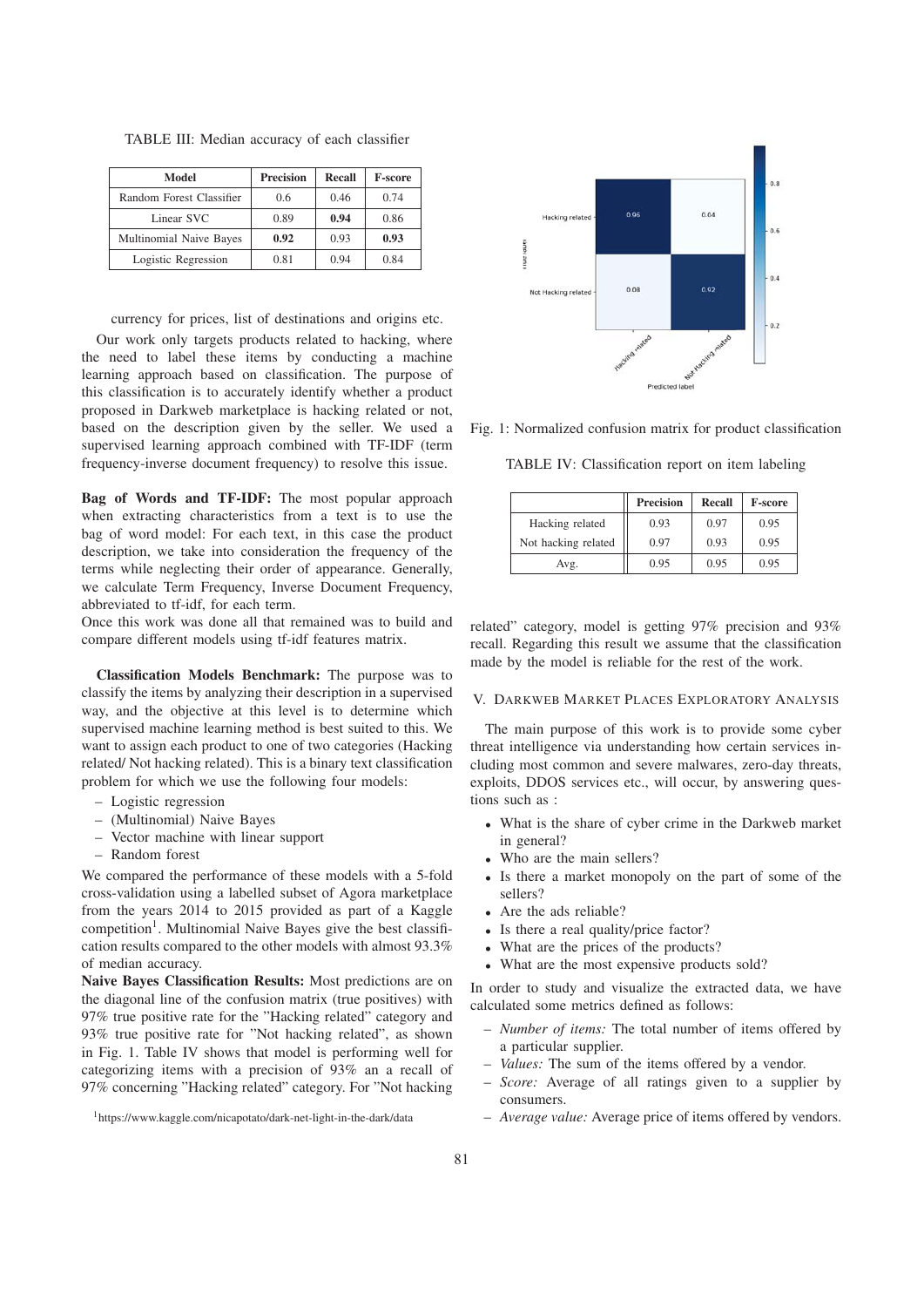

Fig. 2: Products distribution on Darkweb Marketplaces (2013- 2015).

#### *A. Market Distribution*

In this section we wanted to study the contribution of hacking ads in main Darkweb markets. As one might expect we notice that cyber-delinquency represents a smaller part of dark web marketplaces compared to the "Not Hacking related" category as shown previously in Table II, this can be explained by several factors :

- We have grouped more under categories in the category "Not hacking related", namely drugs, weapons, counterfeits, etc.
- Many more advertisers and ads are returned for these products because no expertise is required for this type of business unlike the product related to cybercrime. Indeed it is often necessary for hackers to follow up with customers or even to develop their products themselves.

By aggregating items related to hacking together in Figure 2, we notice the inferiority of hacking offers compared to other fields such as counterfeiting, trafficking in identity documents or narcotic drugs(grouped on category "Not Hacking related") 25 and 75% respectively.

## *B. Price Distribution*

Price variation in a market is a good indicator to get an idea of supply and demand [5]. The total market size concerning hacking announcements reaches 26.5 million USD (for the period under study). Figure 3 reveals a sub-exponential distribution i.e. heavy tail for both hacking ads and other categories. Different hacking services can be found, making it a viable option for new hackers and more generally anyone interested in cybercrime. Concerning Hacking offers, around 85% of the products offered do not exceed 100 USD and most of the prices cheaper than 500 USD. This confirms our hypothesis that this kind of service is within the reach of all budgets. Compared to ID trafficking or drug sales, cyber crime seems to be the least dominant trade (10% of total market value). However some sellers make huge profits as shown in Section V-C. To have an overview of the market, we set the price limit at 500 USD for the cumulative distribution function of the prices, because almost all products offered do not exceed this limit. However, there are products for which the price significantly exceeds this margin as shown in Table V. These



Fig. 3: Cumulative Distribution Function of Sold Items

TABLE V: Example of most expansive Items (2013-2015)

| <b>Item</b>                                                      | Value (\$) |
|------------------------------------------------------------------|------------|
| Hire Hackers                                                     | 15000      |
| USA Version Ford Rolling Code<br>Grabber Opener                  | 1489       |
| Get access over others Facebook<br>Twitter and Youtube accounts! | 1247       |
| PWN PADS-Hacking pad (usually<br>retail for \$1095usd)           | 1016       |
| Fully Setup Botnet - 1000 Bots                                   | 1345       |
| Website hacking - Get passwords<br>e-mails all database - PM ME  | 1623       |
| Custom Hacking Order for PapaE-<br>meritus                       | 5076       |
| iCloud Server Clone                                              | 3990       |

offers generally concern hacking as a service<sup>2</sup>. Indeed the most expensive items are precise services, requiring a lot of expertise and its scarcity is the main factor of high price. We find offers to rent a hacker at 15000 USD or ready for use botnets at 1345 USD.

#### *C. Seller's Notoriety*

After studying the economic trend of the cybercrime market, this section is devoted to emphasize whether there is a grouplike of sellers who take advantage of all this wealth. This part also provides additional support for getting an overview of the volume of leading providers in the field of cyber criminality. Our objective is to put the finger on the distribution of the sellers, to update eventual monopolies and to see if there are indicators which would show that we deal with well organized criminals.

2Hacking as a service (HaaS) is the commercialization of hacking skills, in which the hacker serves as a contractor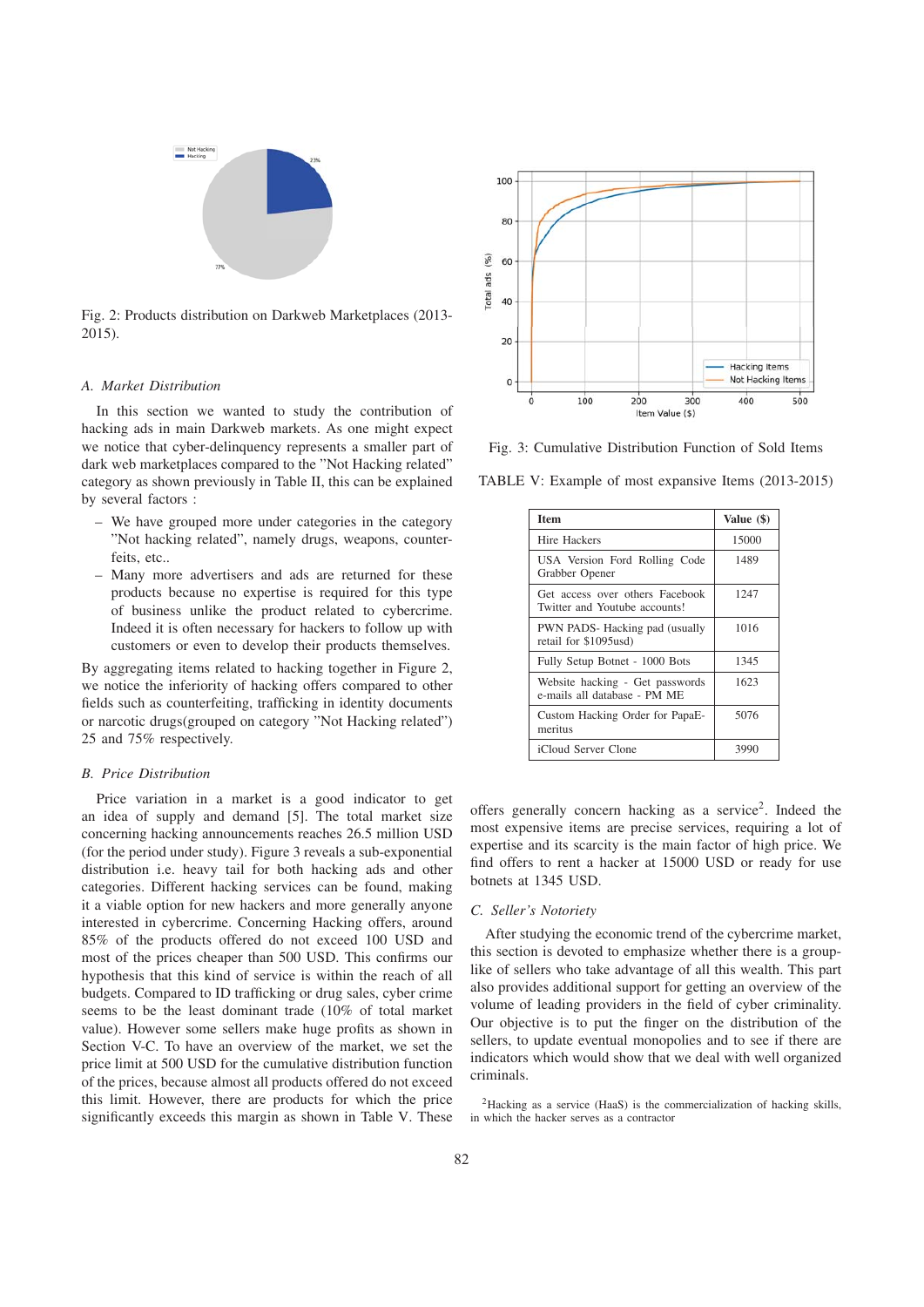

Fig. 4: Pareto Distribution of Darkweb Marketplaces

Figure 5 shows the ranking of the top 30 biggest sellers in term of product supply, and it is interesting to see how the disparity in the total value of goods offered by each hacker manifests itself. We clearly distinguish from the power low distribution of the supply volume how the market is dominated by few vendors. This suggests that there could therefore be a monopoly on the profit generated. Thus, the Pareto principle [5] emerges from the monopoly tendency of some sellers since in this case, the 80/20 rule applies pretty closely as can be seen in Figure 4. 20% of sellers have a monopoly on more than 98% of the market. Such a monopoly clearly indicates that there is a whole structure involved in managing such a market.

Such concentration clearly indicates that there is a whole structure involved in managing this cyber crime market. This is large-scale organized crime, not a small independent handymen. This phenomenon is due to the fact that we are facing an oligopolistic market, which in economics results from great demand but little supply. This means that we are dealing with a burgeoning market and there is an increasing demand for hacking products.

Table 5 gives the inventory value of Darkweb marketplaces' top 10 sellers. It's immediately evident that its not small criminality, we are talking about entities like "The Interways" with over 6 million USD of product on sale over the time of our study. This indicates that there is a significant gain generated by these traffickers. Their main motivation is financial. We deduce that the sellers operating in this kind of market are neither hacktivists nor militants, they are mainly traders whose aim is to earn money.

#### *D. Understanding Consumer Behaviour: Rating System*

One of the main characteristics of e-commerce on the Internet, and in Darkweb more particularly is the anonymity of stakeholders. Thus the only indicator on the reliability of a product is the review left by consumers. In this section, we try to understand consumer behavior by analyzing their feed-



Fig. 5: Hacking ads top Vendors

TABLE VI: Darkweb Marketplace Top Vendors (2013-2015)

| Vendor                  | Total<br><b>Items</b> | Supply Volume (\$) | Item<br>avg.<br>Price (\$) |
|-------------------------|-----------------------|--------------------|----------------------------|
| The Interways           | 1608                  | 6 062 738          | 3770.36                    |
| Oyasis                  | 733                   | 862 805            | 1177.09                    |
| Profesorhouse           | 8686                  | 817 561            | 94.12                      |
| <b>TheProfessionals</b> | 635                   | 594 314            | 935.93                     |
| <b>DrawkwarD</b>        | 15042                 | 540 427            | 35.93                      |
| The g0dfather           | 12                    | 364 486            | 30373.88                   |
| PerfectScans            | 703                   | 259 194            | 368.70                     |
| GreenDawg               | 155                   | 248 000            | 600.00                     |
| Takri                   | 387                   | 246 600            | 637.21                     |
| technohippy             | 1350                  | 149 832            | 110.99                     |

backs on products offered. Figure 6 is interesting because it shows that users rate the products that have satisfied them and do not hesitate to give bad feedback to scammers . This allows to have an idea about the seller before dealing with him.

It is also clear that the rate of good feedback is much higher than bad feedback. This means that most advertisers offer products in line with the ads they make. This suggests that there is more to be gained by being "honest" than by scamming people.

The most striking result to emerge from 7 is that the higher the price the higher the rating. This confirms the hypothesis made in section V, according to which, there would exist a quality/price ratio in the products offered. However Pearson correlation coefficient shows that there is no real correlation between prices and consumer ratings. Indeed we see that a large part of the products whose price is not very high have been well rated.

# VI. LIMITATIONS AND FUTURE WORK

In this section, we discuss the limitations of the proposed analysis of hacking trade in the Darkweb. We suggest possible